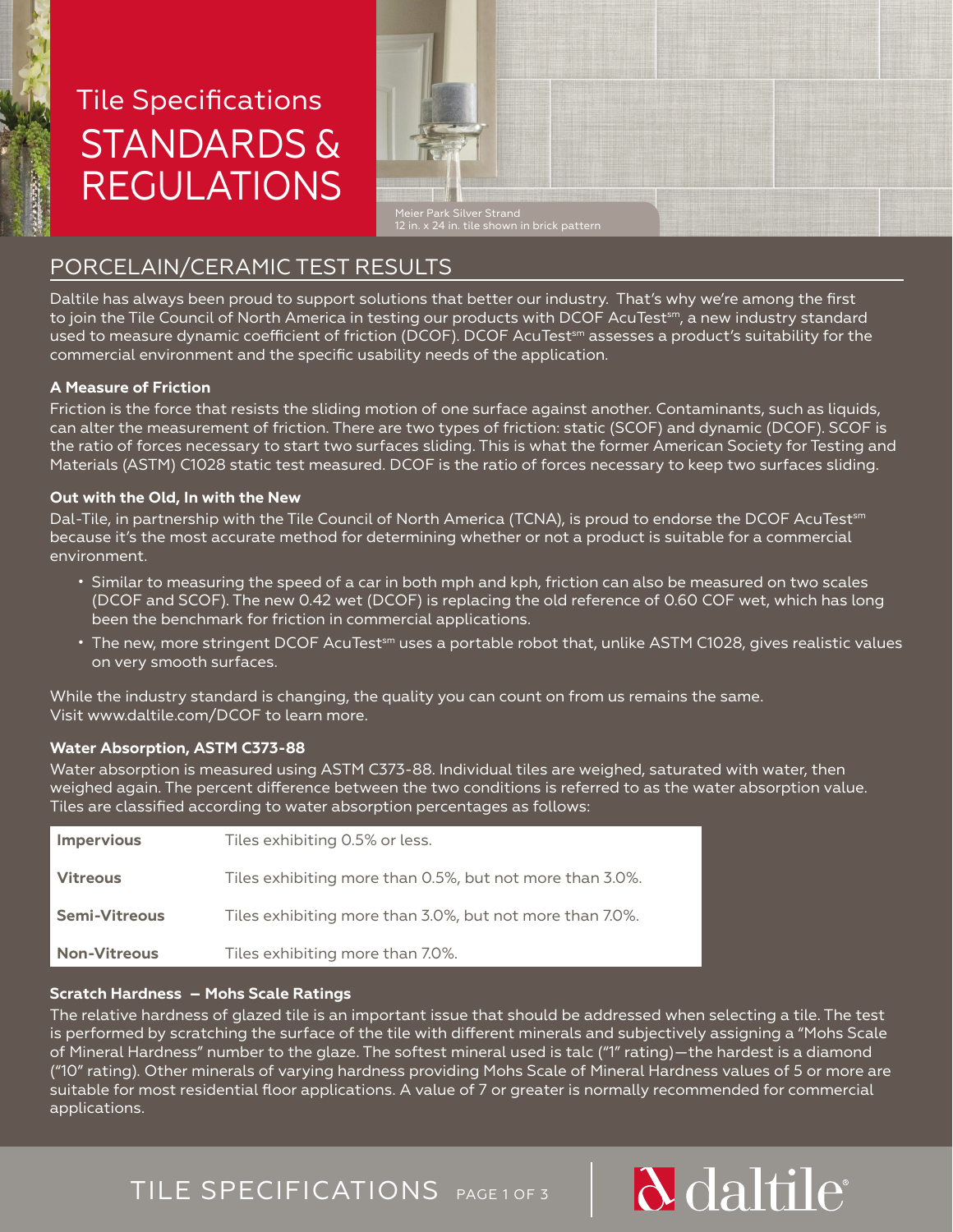

# Tile Specifications STANDARDS & REGULATIONS



#### **Breaking Strength Ceramic Tile, ASTM C648-04**

Ceramic tiles used on floors and walls must be able to withstand the expected load bearing capacity of various installations. The tile industry uses ASTM C648-04 to determine the strength and durability of the tile. A force is applied to an unsupported portion of the tile specimen until breakage occurs. The ultimate breaking strength is then recorded in pounds. Final selection of the tile should be based upon the breaking strength and the appropriate installation method. Tile integrity is critically dependent upon proper installation. Dal-Tile recommends strict adherence to industry installation guidelines set forth in ANSI A108, A118 and A136.

#### **Chemical Resistance, ASTM C650-04**

Chemical resistance is measured using ASTM C650-04. A tile sample is placed in continuous contact with a variety of chemicals for 24 hours, rinsing the surface and then examining the surface for visible variation.

# **SHADE VARIATIONS**

Tiles range from complete consistency to a more random appearance. Here's an overview of color and shading of individual tile selections.



**LOW (V1)** | Consistent color within each tile and from tile to tile



**MEDIUM (V2)** | Color variation within each tile

**HIGH (V3)** | Some variation from tile to tile, and within each tile

**RANDOM (V4)** | Considerable variation from tile to tile

#### **Industry Standards**

The American Society for Testing and Materials (ASTM) and the American National Standards Institute (ANSI) are nationally recognized organizations, which identify and develop industry test methods and technical standards.

*Neither ASTM nor ANSI establish an industry standard identifying a minimum COF value whereby ceramic tile may be labeled "slip resistant." All Standard Grade ceramic tile products manufactured by or for Dal-Tile meet or exceed the requirements of ANSI A137.1. See product pages for series-specific technical data.* 

**d** daltile

TILE SPECIFICATIONS PAGE 2 OF 3